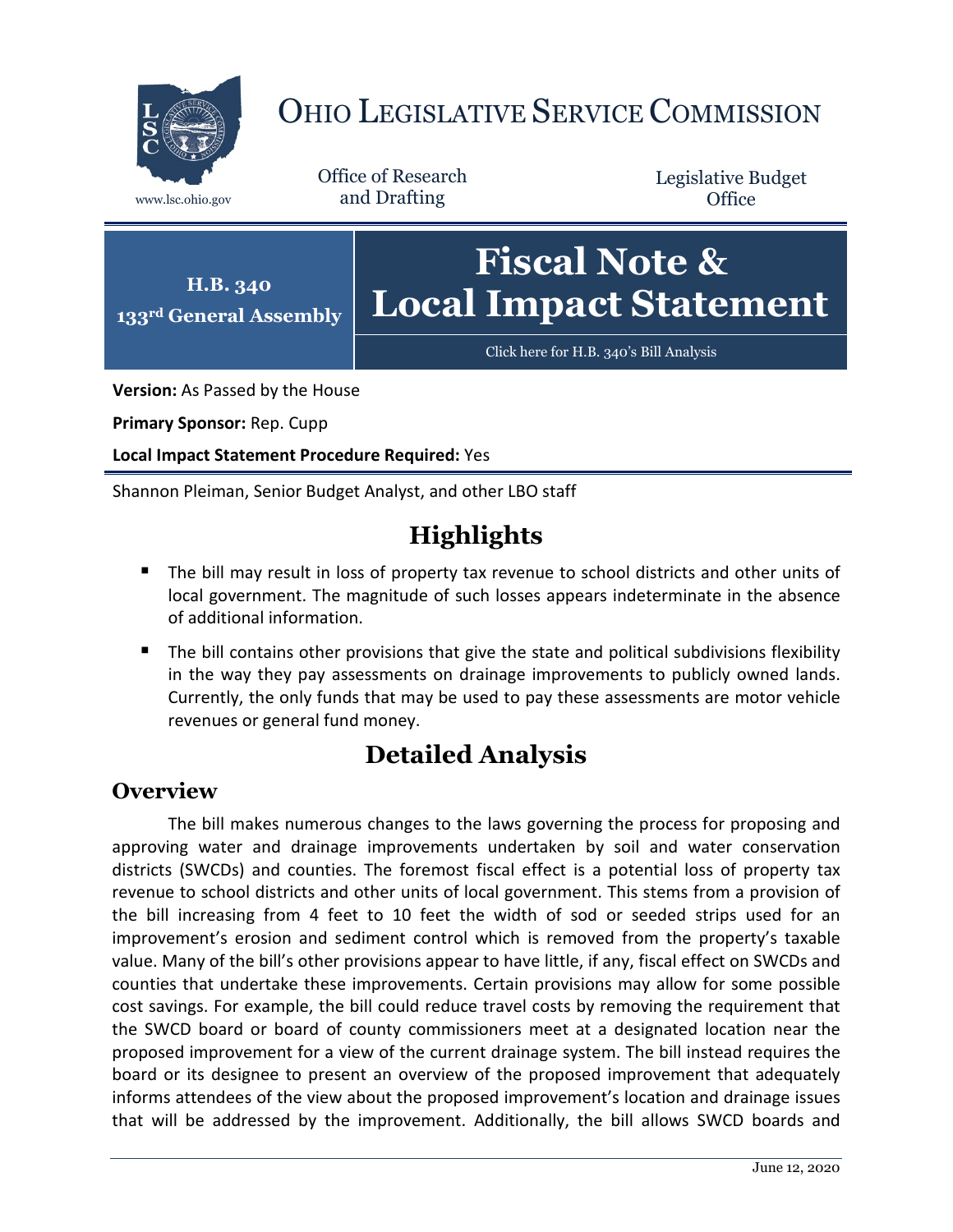boards of county commissioners to conduct video conferences and teleconferences. Below is a more detailed discussion on the bill's provisions that have a potential fiscal effect.

## **Erosion and sediment controls**

Changes made by the bill to taxability of real property appear to LBO to apply prospectively to new improvements, and not to land improved by past such projects. The relevant sections of the bill, R.C. 940.24 and 6131.14, change the requirements for erosion and sediment control, and the taxability of sod or seeded strips used for this purpose, on proposed improvements. Past improvements may not conform to the new requirements, and the bill does not explicitly reference applying the change in taxability to past improvements. On this understanding of the bill's meaning, the fiscal effects of these tax changes made by the bill would grow with the passage of time as new projects are undertaken and completed that comply with the requirements of the bill rather than current law. Tax revenue losses would cumulate over time. The amount of these losses would depend on numbers of such projects, the design of these projects both if built under the provisions of the bill and if they had instead been built under current law, the value of property that would be taxable under current law but that would become nontaxable under the bill, and the tax rates applicable to that property.

For an improvement that is a ditch or similar structure for disposal of water, current law (R.C. 940.26 and 6131.14) provides that erosion and sediment control is to be provided by sod or seeded strips that are to be 4 feet to 15 feet wide. Those more than 4 feet wide are to be removed from the taxable value of the property. The bill (R.C. 940.24 and 6131.14) provides that the sod or seeded strips are to be 10 feet to 15 feet wide and removed from the property's taxable value. This change implies the following:

- Sections that would be built 4 feet wide under current law and would be taxable instead would be required by the bill to be built 10 feet to 15 feet wide and would be nontaxable, an increase in nontaxable width of 10 feet to 15 feet.
- Sections that would be built more than 4 feet wide and less than 10 feet wide under current law and would be nontaxable instead would be required by the bill to be built 10 feet to 15 feet wide and would be nontaxable, an increase in nontaxable width ranging up to less than 11 feet.
- Sections that would be built 10 feet to 15 feet wide under current law and would be nontaxable presumably would comply with the same standard under the bill, and would not increase the nontaxable width.

LBO is not aware of data indicating the revenue loss that would result from the bill. However, the revenue loss clearly could become significant with the passage of time. Ohio has more than 16 million acres enrolled in the current agricultural use valuation (CAUV) program, according to Department of Taxation data. If one-tenth of one percent (0.1%) of the taxable value of this land was removed from tax rolls because of the provisions of the bill, the revenue loss to local governments might exceed \$400,000. The eventual revenue loss might be higher than this. Even if the 0.1% reduction is too high by a factor of four, the revenue loss could exceed \$100,000. Please note that these figures are not LBO estimates of the actual cost of the bill, but are only illustrative. Additional losses could be incurred on land not enrolled in the CAUV program.